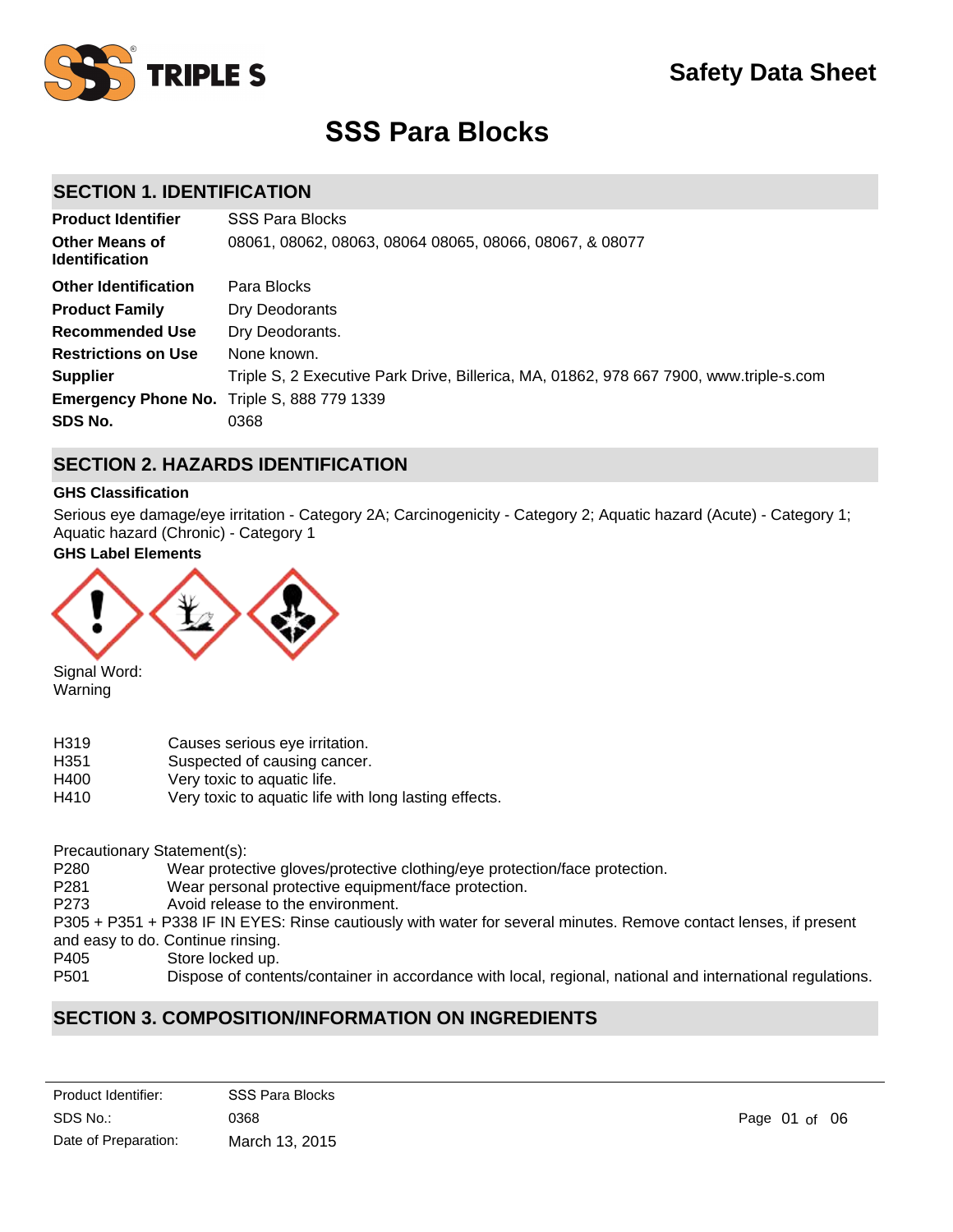Mixture:

| <b>Chemical Name</b>    | <b>CAS No.</b> | %    | <b>Other Identifiers</b> |
|-------------------------|----------------|------|--------------------------|
| $ 1.4$ -Dichlorobenzene | 106-46-7       | 99.9 |                          |
| Fragrance               | <b>No CAS</b>  | .001 |                          |

# **SECTION 4. FIRST-AID MEASURES**

### **First-aid Measures**

#### **Inhalation**

Move to fresh air. Get medical advice/attention if you feel unwell or are concerned.

### **Skin Contact**

Get medical advice/attention if you feel unwell or are concerned.

#### **Eye Contact**

Rinse the contaminated eye(s) with lukewarm, gently flowing water for 5 minutes, while holding the eyelid(s) open.

#### **Ingestion**

Get medical advice/attention if you feel unwell or are concerned.

#### **First-aid Comments**

Get medical advice/attention if you feel unwell or are concerned.

#### **Most Important Symptoms and Effects, Acute and Delayed**

None known.

#### **Immediate Medical Attention and Special Treatment**

**Special Instructions**

Not applicable.

#### **Medical Conditions Aggravated by Exposure**

None known.

# **SECTION 5. FIRE-FIGHTING MEASURES**

#### **Extinguishing Media**

### **Suitable Extinguishing Media**

Carbon dioxide, dry chemical powder, appropriate foam, water spray or fog.

#### **Unsuitable Extinguishing Media**

None known.

#### **Specific Hazards Arising from the Chemical**

Can ignite if strongly heated.

In a fire, the following hazardous materials may be generated: irritating chemicals; very toxic chemicals.

### **Special Protective Equipment and Precautions for Fire-fighters**

Toxic gases or vapours. Chemical protective clothing (e.g. chemical splash suit) and positive pressure SCBA may be necessary.

# **SECTION 6. ACCIDENTAL RELEASE MEASURES**

### **Personal Precautions, Protective Equipment, and Emergency Procedures**

Use the personal protective equipment recommended in Section 8 of this safety data sheet. Increase ventilation to area or move leaking container to a well-ventilated and secure area.

#### **Environmental Precautions**

It is good practice to prevent releases into the environment. If the spill is inside a building, prevent product from entering drains, ventilation systems and confined areas.

#### **Methods and Materials for Containment and Cleaning Up**

| Product Identifier:  | <b>SSS Para Blocks</b> |
|----------------------|------------------------|
| SDS No.:             | 0368                   |
| Date of Preparation: | March 13, 2015         |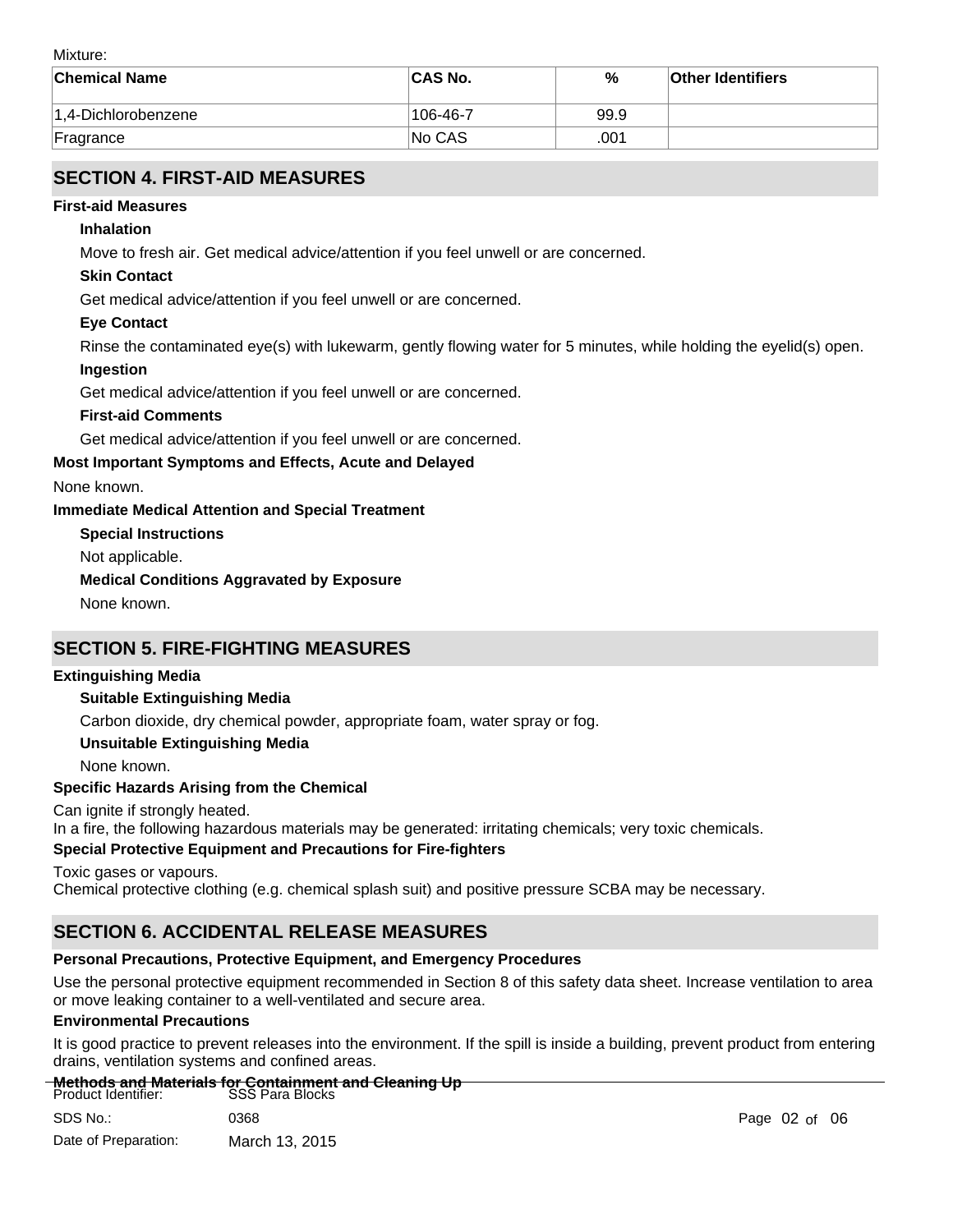### **Methods and Materials for Containment and Cleaning Up**

Review Section 7 (Handling) of this safety data sheet before proceeding with clean-up.

# **SECTION 7. HANDLING AND STORAGE**

#### **Precautions for Safe Handling**

When handling concentrated product: avoid repeated or prolonged skin contact. Do not get in eyes, on skin or on clothing. Avoid generating dusts.

#### **Conditions for Safe Storage**

Store in an area that is: cool, well-ventilated, out of direct sunlight and away from heat and ignition sources.

# **SECTION 8. EXPOSURE CONTROLS/PERSONAL PROTECTION**

#### **Control Parameters**

|                      | <b>ACGIH TLV®</b>    |             | <b>OSHA PEL</b>       |                | <b>AIHA WEEL</b> |            |
|----------------------|----------------------|-------------|-----------------------|----------------|------------------|------------|
| <b>Chemical Name</b> | <b>TWA</b>           | <b>STEL</b> | <b>TWA</b>            | <b>Ceiling</b> | 8-hr TWA         | <b>TWA</b> |
| 1,4-Dichlorobenzene  | $ 60 \text{ mg/m}3 $ |             | $ 450 \text{ mg/m}3 $ |                |                  |            |

### **Appropriate Engineering Controls**

General ventilation is usually adequate.

**Individual Protection Measures**

### **Eye/Face Protection**

Not required but it is good practice to wear safety glasses or chemical safety goggles.

#### **Skin Protection**

Not required, if used as directed.

### **Respiratory Protection**

Not usually required when working with small quantities.

# **SECTION 9. PHYSICAL AND CHEMICAL PROPERTIES**

### **Basic Physical and Chemical Properties**

| Appearance                                                   | Colourless white crystalline crystals.                                 |
|--------------------------------------------------------------|------------------------------------------------------------------------|
| <b>Odour</b>                                                 | Aromatic (1,4-Dichlorobenzene)                                         |
| <b>Melting Point/Freezing Point</b>                          | 129 °F (54 °C) (melting)                                               |
| <b>Initial Boiling Point/Range</b>                           | 345 ºF (174 °C)                                                        |
| <b>Flash Point</b>                                           | 151 ºF (66 °C) (1,4-Dichlorobenzene)                                   |
| <b>Flammability (solid, gas)</b>                             | Not applicable                                                         |
| <b>Upper/Lower Flammability or</b><br><b>Explosive Limit</b> | 5.9% (1,4-Dichlorobenzene) (upper); 1.7% (1,4-Dichlorobenzene) (lower) |
| <b>Solubility</b>                                            | 79 mg/L in water; Highly soluble in common organic solvents.           |
| <b>Auto-ignition Temperature</b>                             | 1184 °F (640 °C)                                                       |
| <b>Other Information</b>                                     |                                                                        |
| <b>Physical State</b>                                        | Solid                                                                  |
| <b>Bulk Density</b>                                          | 0.078 lb/ft3 (0.001 kg/L)                                              |

# **SECTION 10. STABILITY AND REACTIVITY**

#### **Reactivity**

Not reactive under normal conditions of use.

#### **Chemical Stability**

Normally stable.

| Product Identifier:  | <b>SSS Para Blocks</b> |
|----------------------|------------------------|
| SDS No.:             | 0368                   |
| Date of Preparation: | March 13, 2015         |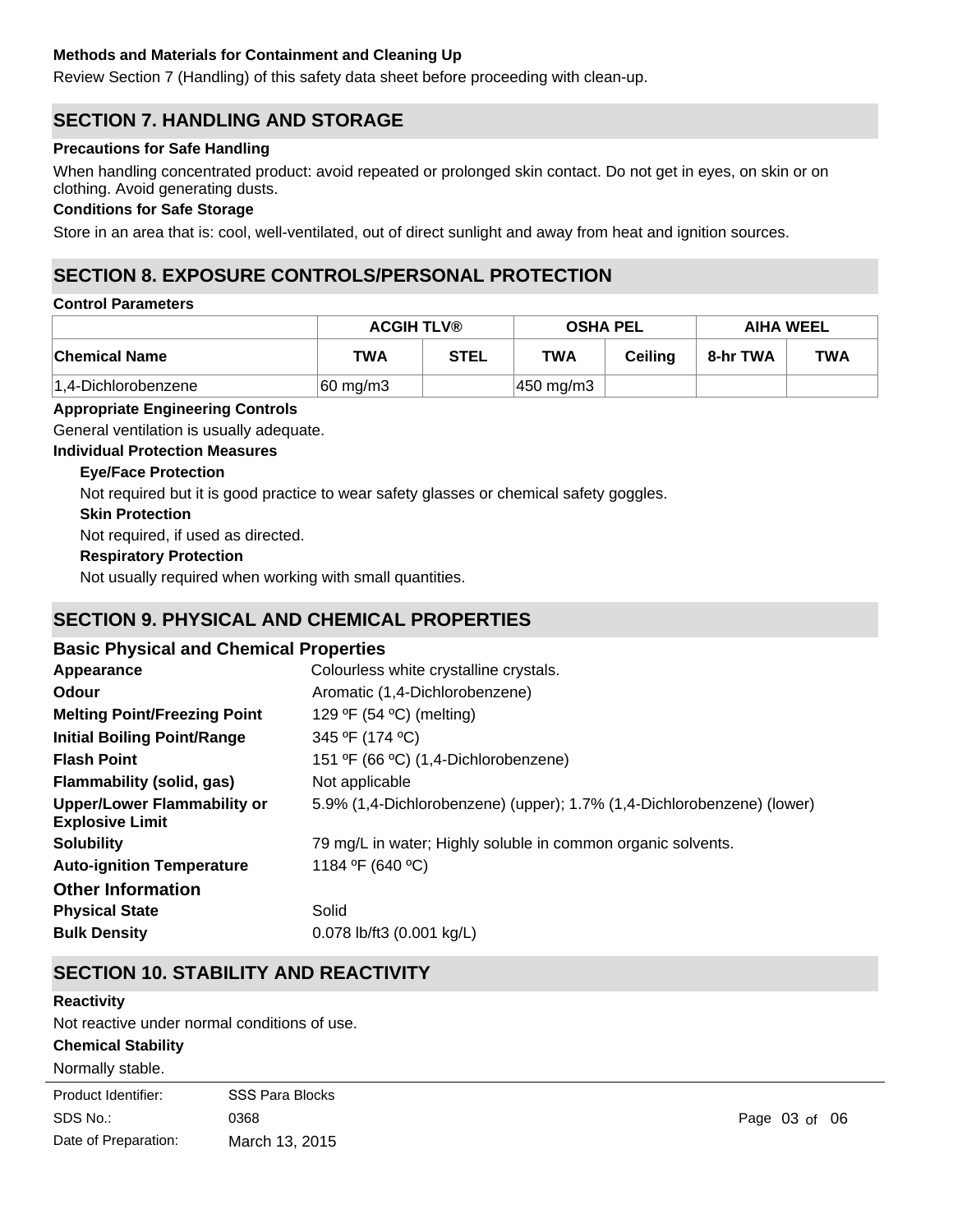#### **Possibility of Hazardous Reactions**

None expected under normal conditions of storage and use.

#### **Conditions to Avoid**

High temperatures. Generation of dust.

#### **Incompatible Materials**

Acid anhydrides (e.g. acetic anhydride), strong acids (e.g. hydrochloric acid), inorganic acids (e.g. hydrofluoric acid), organic acids (e.g. acetic acid), strong oxidizing agents (e.g. perchloric acid).

# **Hazardous Decomposition Products**

Very toxic chemicals.

# **SECTION 11. TOXICOLOGICAL INFORMATION**

#### **Likely Routes of Exposure**

Inhalation; skin contact; eye contact.

#### **Acute Toxicity**

| <b>Chemical Name</b>    | $\mathsf{L}$ C50 | LD50 (oral)          | LD50 (dermal)              |
|-------------------------|------------------|----------------------|----------------------------|
| $ 1.4$ -Dichlorobenzene |                  | 500 mg/kg (male rat) | $\geq$ 2000 mg/kg (rabbit) |

#### **Skin Corrosion/Irritation**

Human experience shows very mild irritation.

#### **Serious Eye Damage/Irritation**

There is limited evidence of serious eye irritation.

#### **STOT (Specific Target Organ Toxicity) - Single Exposure**

#### **Inhalation**

No information was located.

**Skin Absorption**

No information was located.

#### **Ingestion**

No information was located.

#### **Aspiration Hazard**

Not known to be an aspiration hazard.

#### **STOT (Specific Target Organ Toxicity) - Repeated Exposure**

No information was located.

#### **Respiratory and/or Skin Sensitization**

#### Not known to be a skin sensitizer.

**Carcinogenicity**

| <b>Chemical Name</b>    | <b>IARC</b> | <b>ACGIH®</b> | NTP | ∩e⊔∕<br>'יוס |
|-------------------------|-------------|---------------|-----|--------------|
| $ 1.4$ -Dichlorobenzene | Group 2B    | ∣A3           |     |              |

May cause cancer. (1,4-Dichlorobenzene)

Key to Abbreviations

ACGIH® = American Conference of Governmental Industrial Hygienists. A3 = Animal carcinogen.

IARC = International Agency for Research on Cancer. Group 2B = Possibly carcinogenic to humans.

#### **Reproductive Toxicity**

### **Development of Offspring**

No information was located.

# **Sexual Function and Fertility**

| Product Identifier:  | <b>SSS Para Blocks</b> |
|----------------------|------------------------|
| SDS No.:             | 0368                   |
| Date of Preparation: | March 13, 2015         |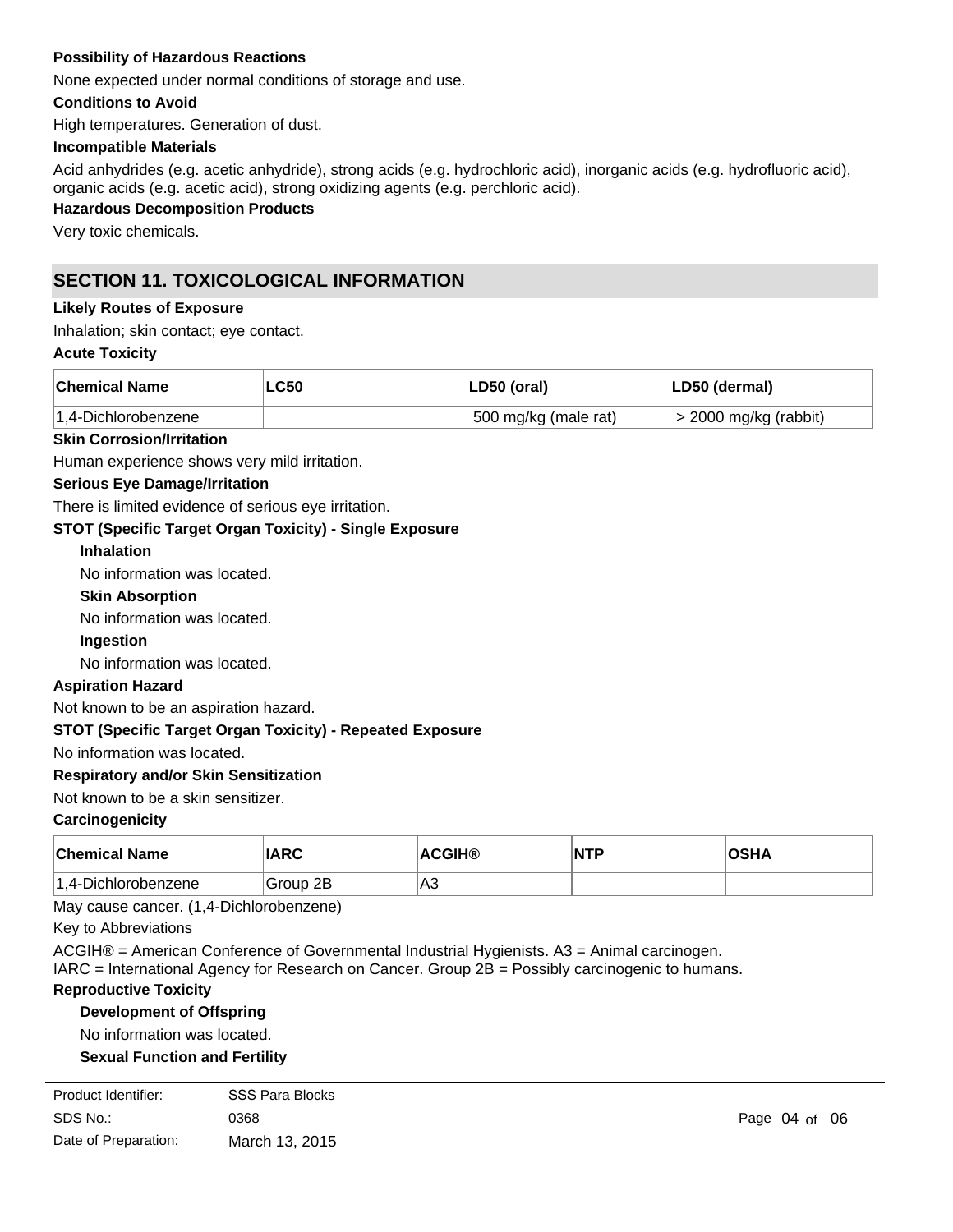No information was located. **Germ Cell Mutagenicity** Not known to be a mutagen. **Effects on or via Lactation** No information was located.

# **Interactive Effects**

No information was located.

# **SECTION 12. ECOLOGICAL INFORMATION**

#### **Toxicity**

Very toxic to fish. **Acute Aquatic Toxicity**

| <b>Chemical Name</b> | ∣LC50 Fish                                                        | <b>EC50 Crustacea</b>                    | <b>ErC50 Aquatic</b><br>Plants | ErC50 Algae                                                            |
|----------------------|-------------------------------------------------------------------|------------------------------------------|--------------------------------|------------------------------------------------------------------------|
| 1.4-Dichlorobenzene  | 4.2 mg/L<br>(Pimephales<br>promelas (fathead<br>minnow); 96-hour) | .70 mg/L (Daphnia<br>magna (water flea)) |                                | $28 \text{ mg/L}$<br>(Desmodesmus<br>subspicatus (algae);<br>148-hour) |

### **Persistence and Degradability**

No information was located.

#### **Bioaccumulative Potential**

No information was located.

#### **Mobility in Soil**

If released into the environment, this product can move slowly through the soil.

#### **Other Adverse Effects**

There is no information available.

# **SECTION 13. DISPOSAL CONSIDERATIONS**

#### **Disposal Methods**

Contact local environmental authorities for approved disposal or recycling methods in your jurisdiction.

# **SECTION 14. TRANSPORT INFORMATION**

| <b>Regulation</b>                      | UN No. | <b>Proper Shipping Name</b>                                                                                                           | <b>Transport Hazard</b><br>Class(es) | <b>Packing</b><br>Group |
|----------------------------------------|--------|---------------------------------------------------------------------------------------------------------------------------------------|--------------------------------------|-------------------------|
| Canadian TDG                           | 3007   | Environmentally Hazardous Substances, Solid n.o.s.<br>(p-dichlorobenzene)                                                             | 9.2                                  | Ш                       |
| <b>US DOT</b>                          | 3077   | Environmentally Hazardous Substances, Solid n.o.s.<br>(p-dichlorobenzene)                                                             | 9                                    | Ш                       |
| IMO (Marine)                           | 3077   | Environmentally Hazardous Substances, Solid n.o.s.<br>(p-dichlorobenzene)                                                             | р                                    | Ш                       |
| IATA (Air)                             | 3077   | Environmentally Hazardous Substances, Solid n.o.s.<br>(p-dichlorobenzene)                                                             | p                                    | Ш                       |
| Environmental<br><b>Hazards</b>        |        | Marine Pollutant (1,4-Dichlorobenzene)                                                                                                |                                      |                         |
| <b>Special Precautions</b><br>for User |        | Please note: US DOT: In inner containers of 100 lbs capacity or less, this product is exempt<br>from DOT regulations (non-regulated). |                                      |                         |